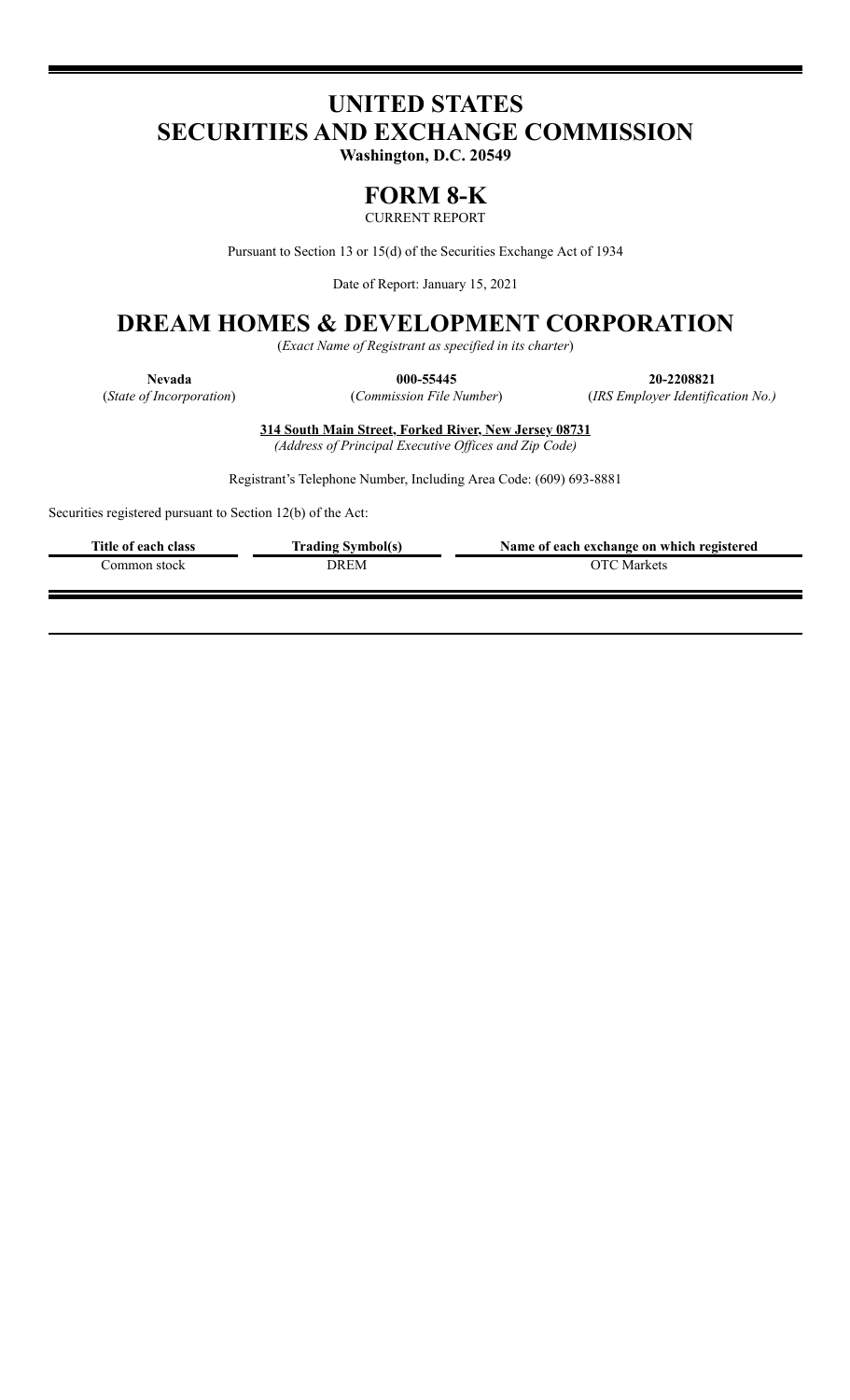#### **ITEM 8.01 OTHER EVENTS**

The Company recently accepted the resignation of Kathleen Dotoli, Esquire, who has served as a Director for Dream Homes & Development Corp.

The Company has also appointed Christopher Deiterich, Esquire to fill the vacancy in the Board of Directors.

#### **Company Contacts:**

Dream Homes & Development Corp. Vincent Simonelli, President & CEO Office: (609) 693-8881 Email: vince@dreamhomesltd.com

#### **Investor Relations:**

Green Chip IR Attn: Matt Chipman Office: (818) 923-5302 Email: matt@greenchipir.com